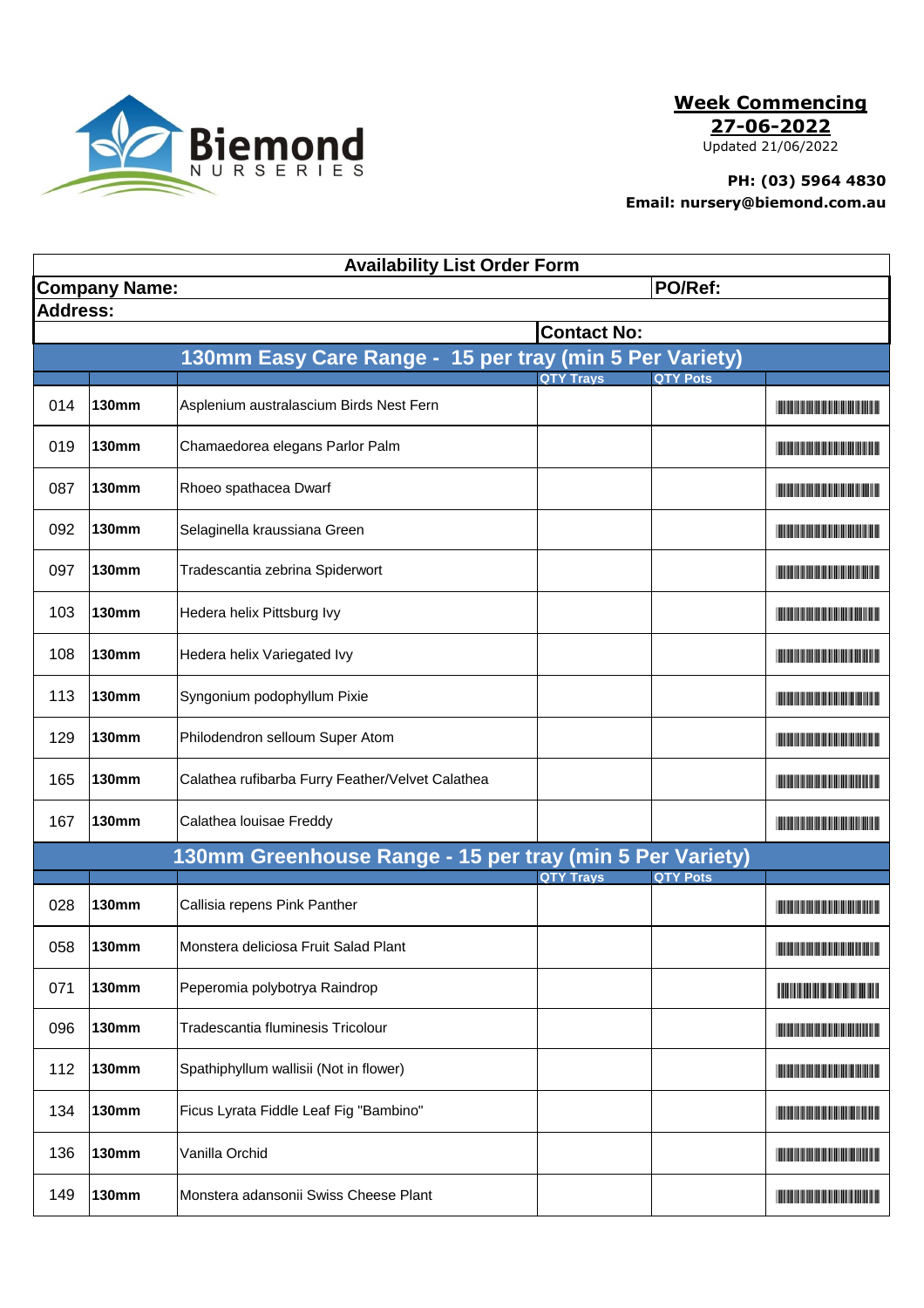| 170                              | <b>130mm</b> | Philodendron cordatum Heart Leaf Philodendron         |                  |                 | <u> Literatur i svenske postale</u>                                                                                                                                                                                                  |  |
|----------------------------------|--------------|-------------------------------------------------------|------------------|-----------------|--------------------------------------------------------------------------------------------------------------------------------------------------------------------------------------------------------------------------------------|--|
| 177                              | <b>130mm</b> | Epipremnum aureum Snow Queen                          |                  |                 | <u> Liberal Maria Maria Maria Maria Maria Maria Maria Maria Maria Maria Maria Maria Maria Maria Maria Maria Maria </u>                                                                                                               |  |
| 178                              | <b>130mm</b> | Philodendron hastatum Silver Sword                    |                  |                 |                                                                                                                                                                                                                                      |  |
| 189                              | <b>130mm</b> | Maranta leuconeura Red & Black Prayer Plant           |                  |                 | <u> Liberaldo de la contrada de la con</u>                                                                                                                                                                                           |  |
| 192                              | <b>130mm</b> | Epipremnum aureum Green Dragon                        |                  |                 | <u> Harry Harry Harry Harry Harry Harry Harry Harry Harry Harry Harry Harry Harry Harry Harry Harry Harry Harry Harry Harry Harry Harry Harry Harry Harry Harry Harry Harry Harry Harry Harry Harry Harry Harry Harry Harry Harr</u> |  |
| 715                              | <b>130mm</b> | Piper betel Large Leaf (edible)                       |                  |                 | <u> Herbert Herbert i Start i Start i Start i Start i Start i Start i Start i Start i Start i Start i Start i Star</u>                                                                                                               |  |
|                                  |              | 130mm Premium Range - Trays of 15 (min 5 Per Variety) | <b>QTY Trays</b> | <b>QTY Pots</b> |                                                                                                                                                                                                                                      |  |
| 082                              | <b>130mm</b> | Peperomia argyreia Watermelon                         |                  |                 | <u> Liberaldo de la contrada de la con</u>                                                                                                                                                                                           |  |
| 139                              | <b>130mm</b> | Scindapsus pictus Silver Satin                        |                  |                 | <u> Lithagan ang pangangan ng Pangangan ang panggangan ang pangganggan ang pangganggang pangganggang pangganggang panggang panggang panggang panggang panggang panggang panggang panggang panggang panggang panggang panggang pa</u> |  |
| 706                              | <b>130mm</b> | Monstera adansonii Monkey Mask                        |                  |                 |                                                                                                                                                                                                                                      |  |
|                                  |              | 170mm Easy Range - 8 Per tray (min 4 Per Variety)     |                  |                 |                                                                                                                                                                                                                                      |  |
|                                  |              |                                                       | <b>QTY Trays</b> | <b>QTY Pots</b> |                                                                                                                                                                                                                                      |  |
| 202                              | <b>170mm</b> | Philodendron erubescens Imperial Green                |                  |                 | <u> Linda ka masa sa kasang mga kalendari ng mga kalendari ng mga kalendari ng mga kalendari ng mga kalendari ng </u>                                                                                                                |  |
| 212                              | <b>170mm</b> | Asplenium australascium Birds Nest Fern               |                  |                 | <u> Tanzania (h. 1888).</u>                                                                                                                                                                                                          |  |
| 221                              | 170mm        | Schefflera alpine junior Umbrella Tree                |                  |                 | <u> Harris Harris III (1989)</u>                                                                                                                                                                                                     |  |
| 223                              | <b>170mm</b> | Ficus benjamina Starlight                             |                  |                 | <u> Liberaldo de la contrada de la con</u>                                                                                                                                                                                           |  |
| 231                              | <b>170mm</b> | Alocasia amazonica Elephants Ears                     |                  |                 | <u> Harry Harry Harry Harry Harry Harry Harry Harry Harry Harry Harry Harry Harry Harry Harry Harry Harry Harry Harry Harry Harry Harry Harry Harry Harry Harry Harry Harry Harry Harry Harry Harry Harry Harry Harry Harry Harr</u> |  |
| 235                              | 170mm        | Tupidanthus calyptratus                               |                  |                 | <u> Liberal Maria de la contrada de la con</u>                                                                                                                                                                                       |  |
| 802                              | <b>170mm</b> | Begonia rex                                           |                  |                 | <u> Harry Harry Harry Harry Harry Harry Harry Harry Harry Harry Harry Harry Harry Harry Harry Harry Harry Harry Harry Harry Harry Harry Harry Harry Harry Harry Harry Harry Harry Harry Harry Harry Harry Harry Harry Harry Harr</u> |  |
| 804                              | <b>170mm</b> | Begonia Lady Clare                                    |                  |                 | <u> Tanzania (1989)</u>                                                                                                                                                                                                              |  |
| 809                              | <b>170mm</b> | Peperomia obtusifolia variegated                      |                  |                 |                                                                                                                                                                                                                                      |  |
| 813                              | <b>170mm</b> | Phlebodium aureum Blue Star Fern                      |                  |                 | <u> Literatura de la contrada de la con</u>                                                                                                                                                                                          |  |
|                                  |              | 170mm GreenHouse Range - 8 Per Tray                   | <b>QTY Trays</b> | <b>QTY Pots</b> |                                                                                                                                                                                                                                      |  |
| 206                              | <b>170mm</b> | Spathiphyllum maracay (Not in flower)                 |                  |                 | <u> Tanzania (h. 1888).</u>                                                                                                                                                                                                          |  |
| 245                              | <b>170mm</b> | Monstera deliciosa Fruit Salad Plant                  |                  |                 | <u> Harry Harry Harry Harry Harry Harry Harry Harry Harry Harry Harry Harry Harry Harry Harry Harry Harry Harry Harry Harry Harry Harry Harry Harry Harry Harry Harry Harry Harry Harry Harry Harry Harry Harry Harry Harry Harr</u> |  |
| 170mm Premium Range - 8 Per Tray |              |                                                       |                  |                 |                                                                                                                                                                                                                                      |  |
| 276                              | <b>170mm</b> | Zamioculcas zamiifolia Jungle Warrior                 | <b>QTY Trays</b> | <b>QTY Pots</b> | <u> Tanzania (h. 1888).</u>                                                                                                                                                                                                          |  |
| 277                              | <b>170mm</b> | Monstera adansonii Monkey Mask                        |                  |                 | <b>The Community of the Community</b>                                                                                                                                                                                                |  |